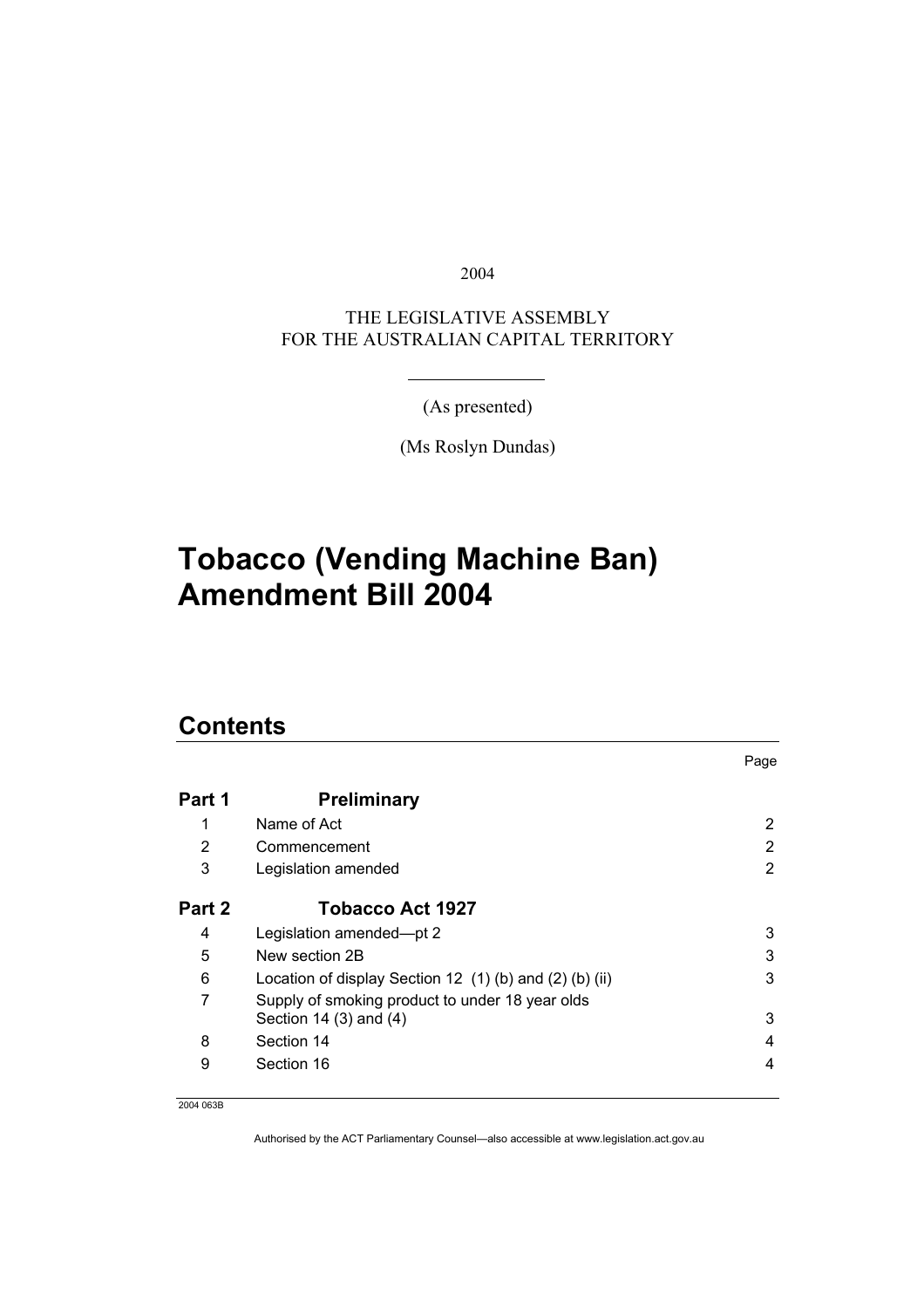#### **Contents**

|        |                                                                                                           | Page           |
|--------|-----------------------------------------------------------------------------------------------------------|----------------|
| 10     | Health warnings at point of sale displays<br>Section 22                                                   | 4              |
| 11     | Prohibited smoking advertising<br>Section 23 (6), definition of personal use advertisement, paragraph (b) | 5              |
| 12     | Meaning of tobacco retailing Section 44 (3)                                                               | 5              |
| 13     | New section 49A                                                                                           | 5              |
| 14     | New section 49B                                                                                           | 5              |
| 15     | Refusal to grant or renew tobacco licence<br>Section 50 (1) (a) and (b)                                   | 6              |
| 16     | Section 50 (1)                                                                                            | 6              |
| 17     | Disciplinary action-general<br>Section 56 (1)                                                             | 6              |
| 18     | Section 56 (2) (a)                                                                                        | 6              |
| 19     | Section 56 (2) (b) (i) and (ii)                                                                           | 6              |
| 20     | Section 56 (2)                                                                                            | 6              |
| 21     | Section 56 $(4)$ $(b)$ and $(c)$                                                                          | $\overline{7}$ |
| 22     | Section 56 (5)                                                                                            | $\overline{7}$ |
| 23     | Section 58                                                                                                | $\overline{7}$ |
| 24     | Tobacco retailing-offences<br>Section 63 (2)                                                              | 7              |
| 25     | Section 63 (3)                                                                                            | $\overline{7}$ |
| 26     | Licence particulars to be displayed<br>Section 64 (3), (4) and (5)                                        | $\overline{7}$ |
| 27     | Review of decisions<br>Section 68 (d)                                                                     | 7              |
| 28     | Section 68                                                                                                | $\overline{7}$ |
| 29     | Dictionary, definition of point of sale                                                                   | 8              |
| 30     | Dictionary, definition of vending machine                                                                 | 8              |
| Part 3 | <b>Tobacco Regulations 1991</b>                                                                           |                |
| 31     | Legislation amended-pt 3                                                                                  | 9              |
| 32     | Part 2                                                                                                    | 9              |
| 33     | Application-Act, s 22                                                                                     |                |
|        | Regulation 3                                                                                              | 9              |
| 34     | Regulations-renumbering                                                                                   | 9              |
|        |                                                                                                           |                |

#### contents 2 Tobacco (Vending Machine Ban) Amendment Bill 2004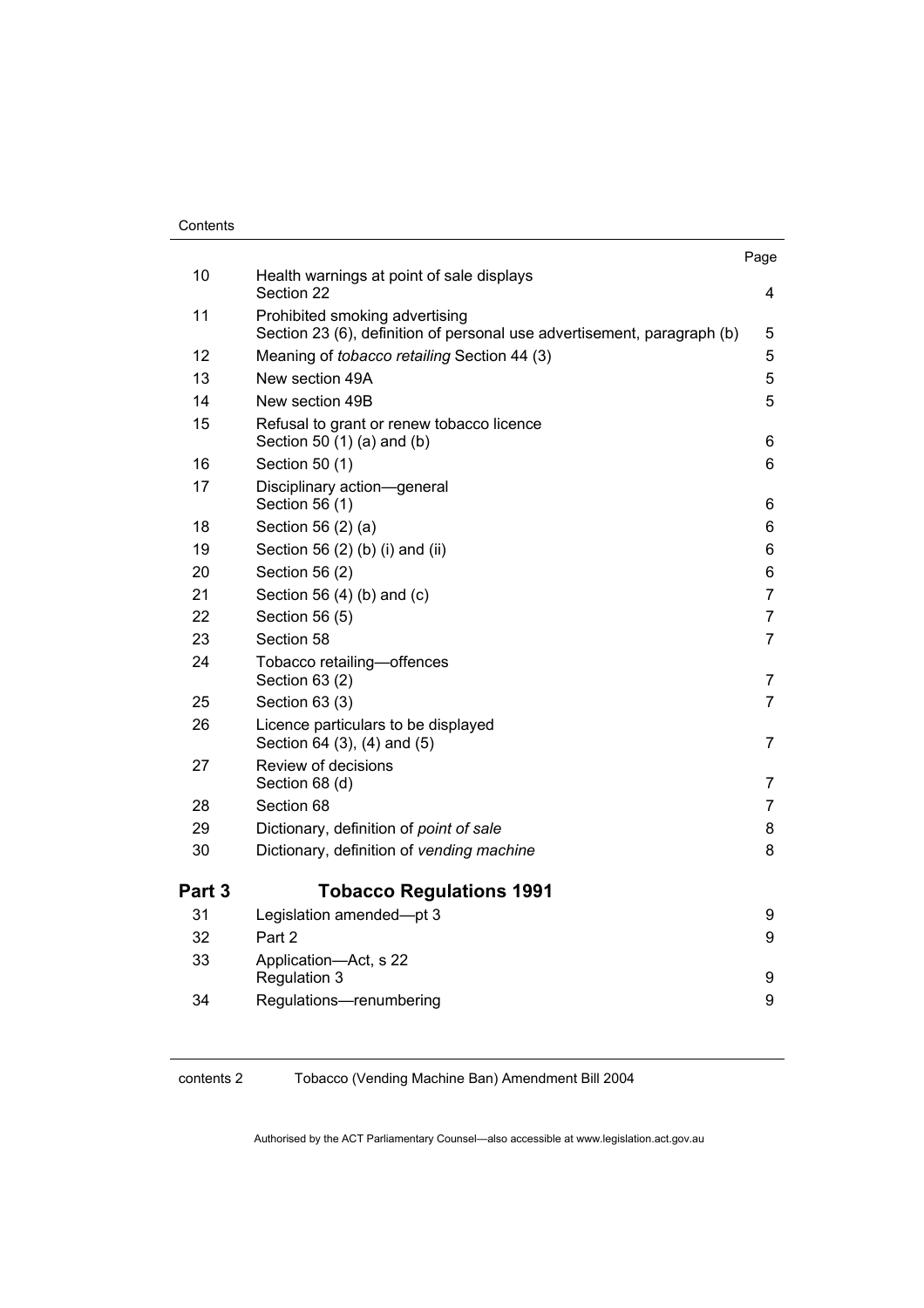2004

THE LEGISLATIVE ASSEMBLY FOR THE AUSTRALIAN CAPITAL TERRITORY

(As presented)

(Ms Roslyn Dundas)

# **Tobacco (Vending Machine Ban) Amendment Bill 2004**

## **A Bill for**

I

An Act to amend the *Tobacco Act 1927,* and for other purposes

The Legislative Assembly for the Australian Capital Territory enacts as follows:

2004 063B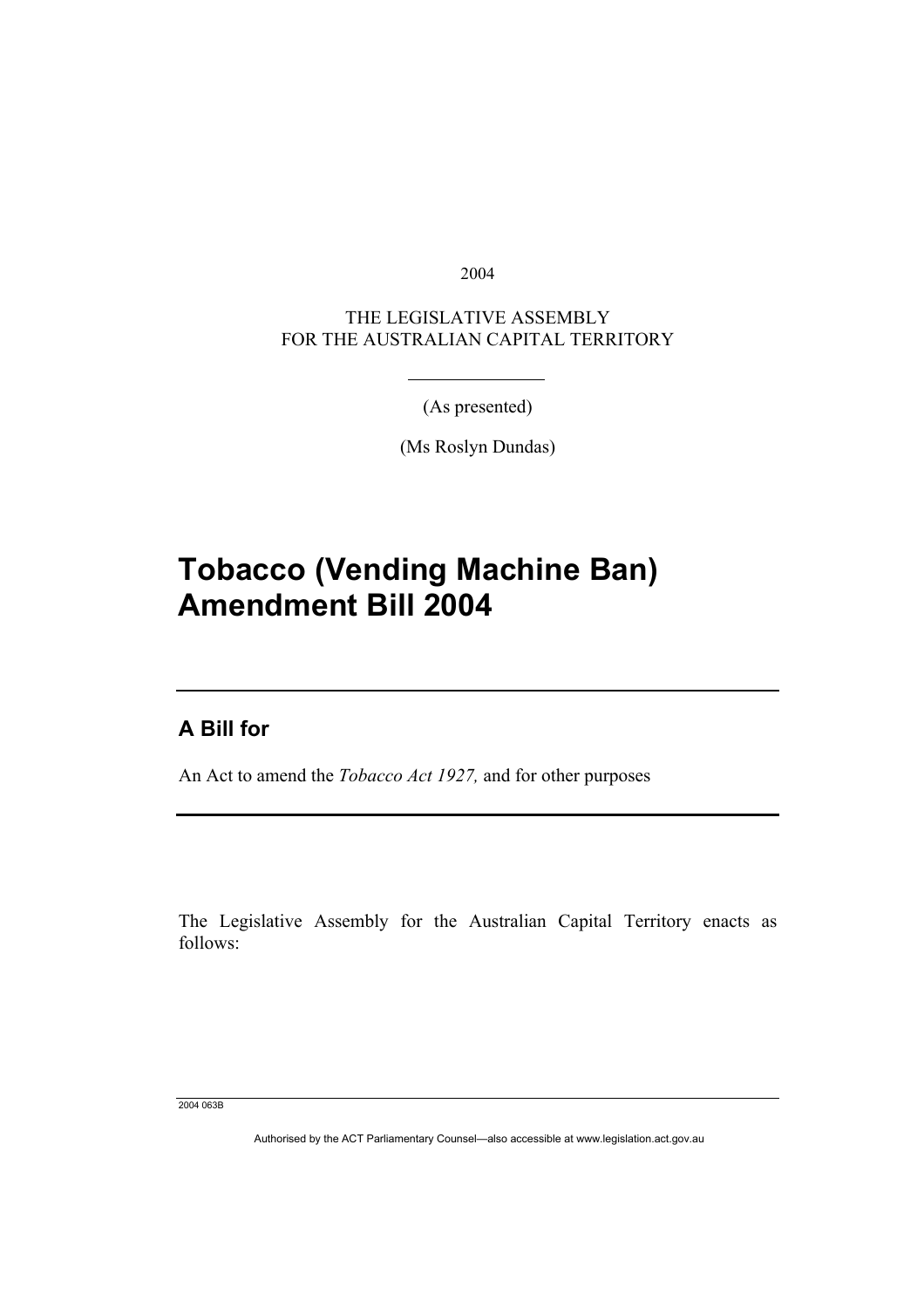## Part 1 **Preliminary**

Section 1

# **Part 1 Preliminary**

| $\mathcal{P}$ |   |     | <b>Name of Act</b>                                                                                                                              |
|---------------|---|-----|-------------------------------------------------------------------------------------------------------------------------------------------------|
| 3<br>4        |   |     | This Act is the Tobacco (Vending Machine Ban) Amendment Act<br>2004.                                                                            |
| 5             |   |     | <b>Commencement</b>                                                                                                                             |
| 6             |   | (1) | Section 14 commences on the day after this Act's notification day.                                                                              |
| 7<br>8        |   |     | The naming and commencement provisions automatically commence on<br><i>Note</i><br>the notification day (see Legislation Act, $\sigma$ 75 (1)). |
| 9             |   | (2) | The remaining provisions commence on 1 September 2005.                                                                                          |
| 10            | 3 |     | <b>Legislation amended</b>                                                                                                                      |
| 11            |   |     | This Act amends the <i>Tobacco Act 1927</i> .                                                                                                   |
| 12            |   |     | This Act also amends the <i>Tobacco Regulations 1991</i> (see pt 3)<br><i>Note</i>                                                              |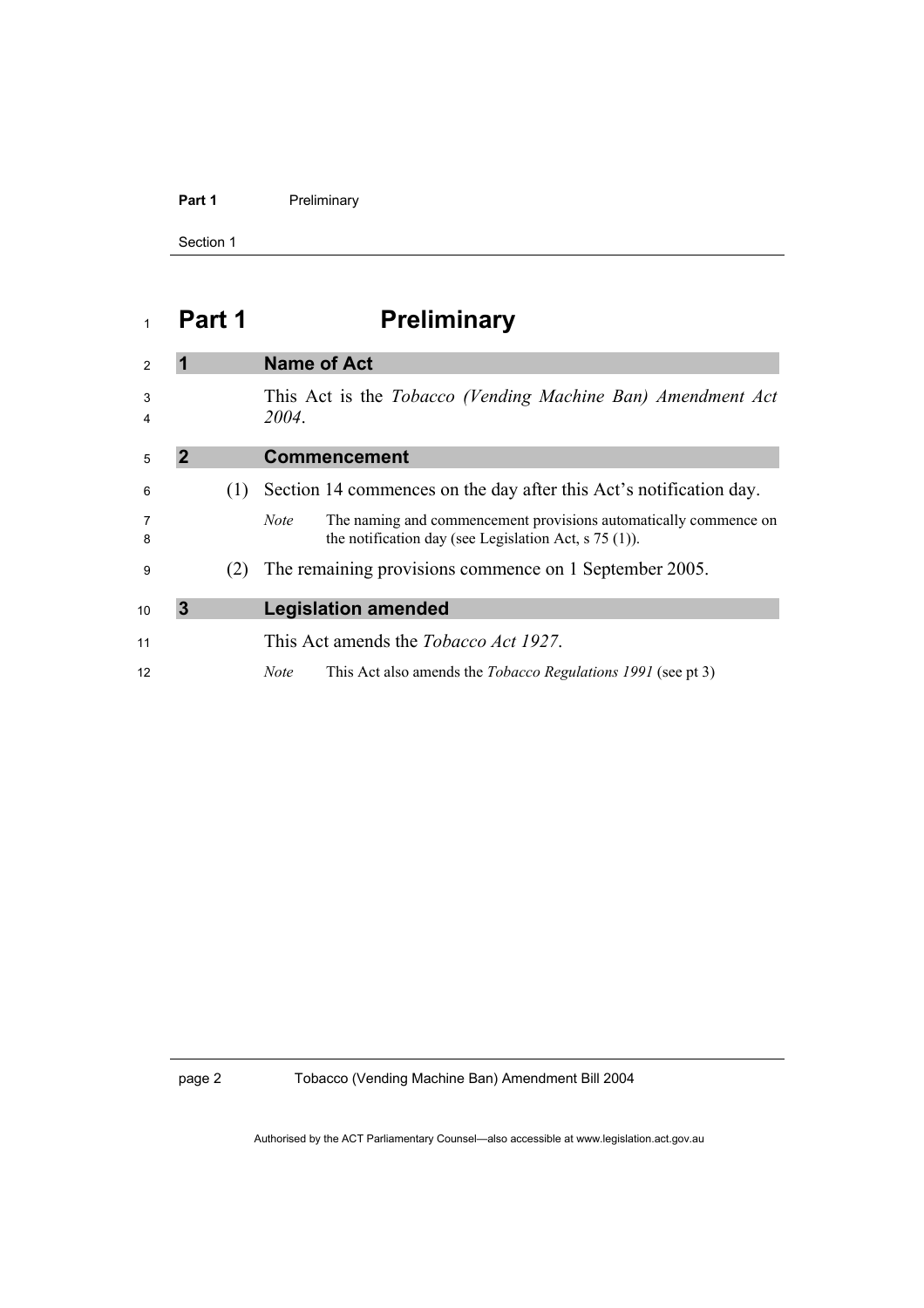| 1                    | Part 2                  | <b>Tobacco Act 1927</b>                                                                                                                                                                                                                                      |
|----------------------|-------------------------|--------------------------------------------------------------------------------------------------------------------------------------------------------------------------------------------------------------------------------------------------------------|
| $\mathcal{P}$        | $\overline{\mathbf{4}}$ | <b>Legislation amended-pt 2</b>                                                                                                                                                                                                                              |
| 3                    |                         | This part amends the <i>Tobacco Act 1927</i> .                                                                                                                                                                                                               |
| 4                    | 5                       | <b>New section 2B</b>                                                                                                                                                                                                                                        |
| 5                    |                         | insert                                                                                                                                                                                                                                                       |
| 6                    | 2B                      | <b>Offences against Act—application of Criminal Code etc</b>                                                                                                                                                                                                 |
| 7                    |                         | Other legislation applies in relation to offences against this Act.                                                                                                                                                                                          |
| 8<br>9<br>10<br>11   |                         | Note 1<br>Criminal Code<br>The Criminal Code, ch 2 applies to an offence committed by a person<br>against s 16 (Prohibition on sale of smoking products by vending<br>machine) of this Act (see Code, pt 2.1).                                               |
| 12<br>13<br>14<br>15 |                         | The chapter sets out the general principles of criminal responsibility<br>(including burdens of proof and general defences), and defines terms<br>used for offences to which the Code applies (eg conduct, intention,<br>recklessness and strict liability). |
| 16                   |                         | Note 2<br>Penalty units                                                                                                                                                                                                                                      |
| 17<br>18             |                         | The Legislation Act, s 133 deals with the meaning of offence penalties<br>that are expressed in penalty units.                                                                                                                                               |
| 19<br>20             | $6\phantom{1}6$         | <b>Location of display</b><br>Section 12 (1) (b) and (2) (b) (ii)                                                                                                                                                                                            |
| 21                   |                         | omit                                                                                                                                                                                                                                                         |
| 22<br>23             |                         | except in the case of a vending machine from which smoking<br>products are sold—                                                                                                                                                                             |
| 24<br>25             | $\overline{7}$          | Supply of smoking product to under 18 year olds<br>Section 14 (3) and (4)                                                                                                                                                                                    |
| 26                   |                         | omit                                                                                                                                                                                                                                                         |

Tobacco (Vending Machine Ban) Amendment Bill 2004

page 3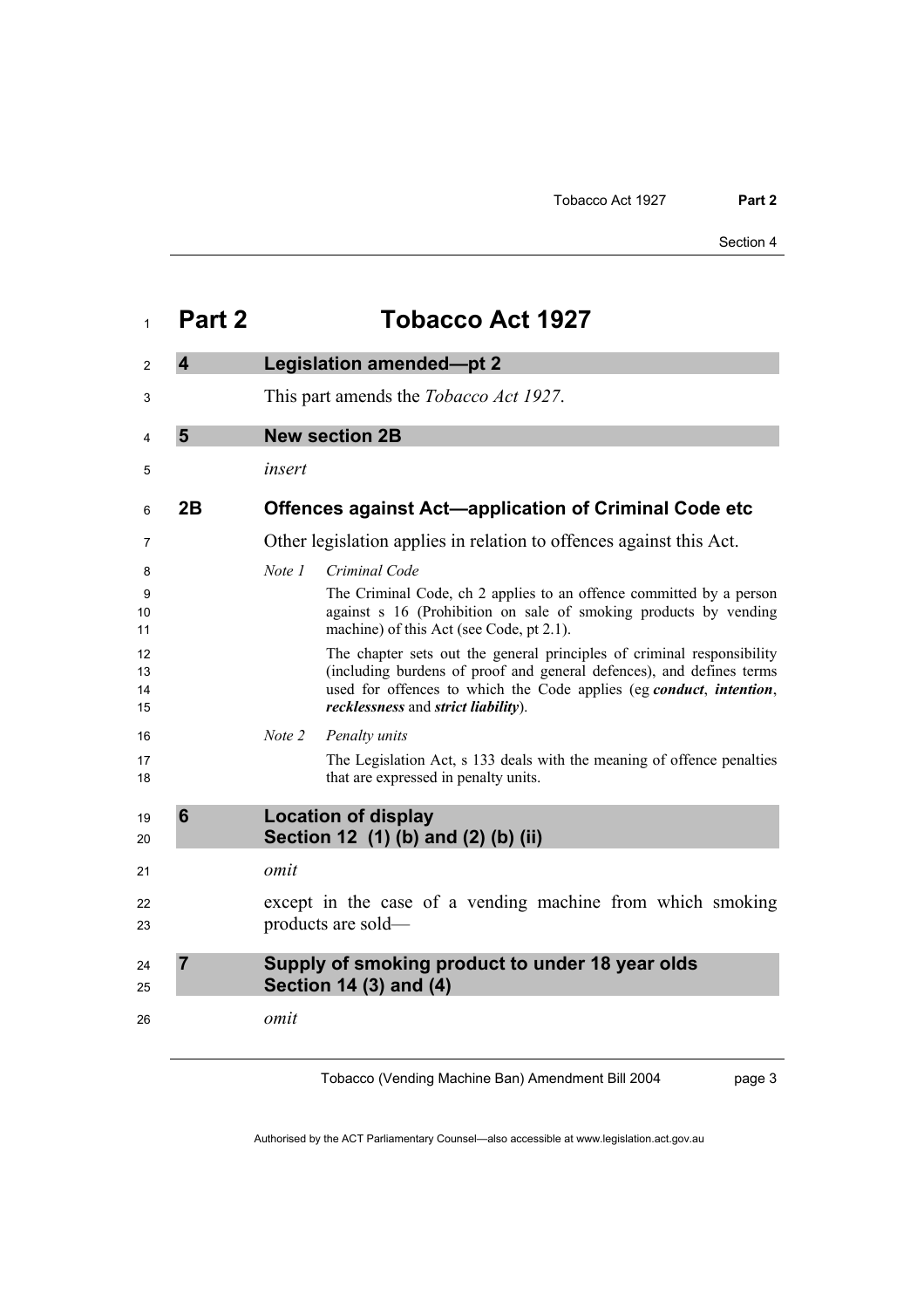#### **Part 2** Tobacco Act 1927

Section 8

| 1        | 8  |     | <b>Section 14</b>                                                                         |
|----------|----|-----|-------------------------------------------------------------------------------------------|
| 2<br>3   |    |     | renumber subsections when Act next republished under Legislation<br>Act                   |
| 4        | 9  |     | <b>Section 16</b>                                                                         |
| 5        |    |     | substitute                                                                                |
| 6<br>7   | 16 |     | Prohibition on sale of smoking products by vending<br>machine                             |
| 8        |    | (1) | A person commits an offence if-                                                           |
| 9        |    |     | (a) the person places a vending machine on premises; and                                  |
| 10<br>11 |    |     | the vending machine is used, or is available for use, by<br>(b)<br>members of the public. |
| 12       |    |     | Maximum penalty: 50 penalty units.                                                        |
| 13       |    | (2) | A person commits an offence if-                                                           |
| 14<br>15 |    |     | (a) the person occupies premises where there is a vending<br>machine; and                 |
| 16<br>17 |    |     | (b) the vending machine is used, or is available for use, by<br>members of the public.    |
| 18       |    |     | Maximum penalty: 50 penalty units.                                                        |
| 19<br>20 | 10 |     | Health warnings at point of sale displays<br><b>Section 22</b>                            |
| 21       |    |     | omit                                                                                      |
| 22       |    |     | (other than a vending machine)                                                            |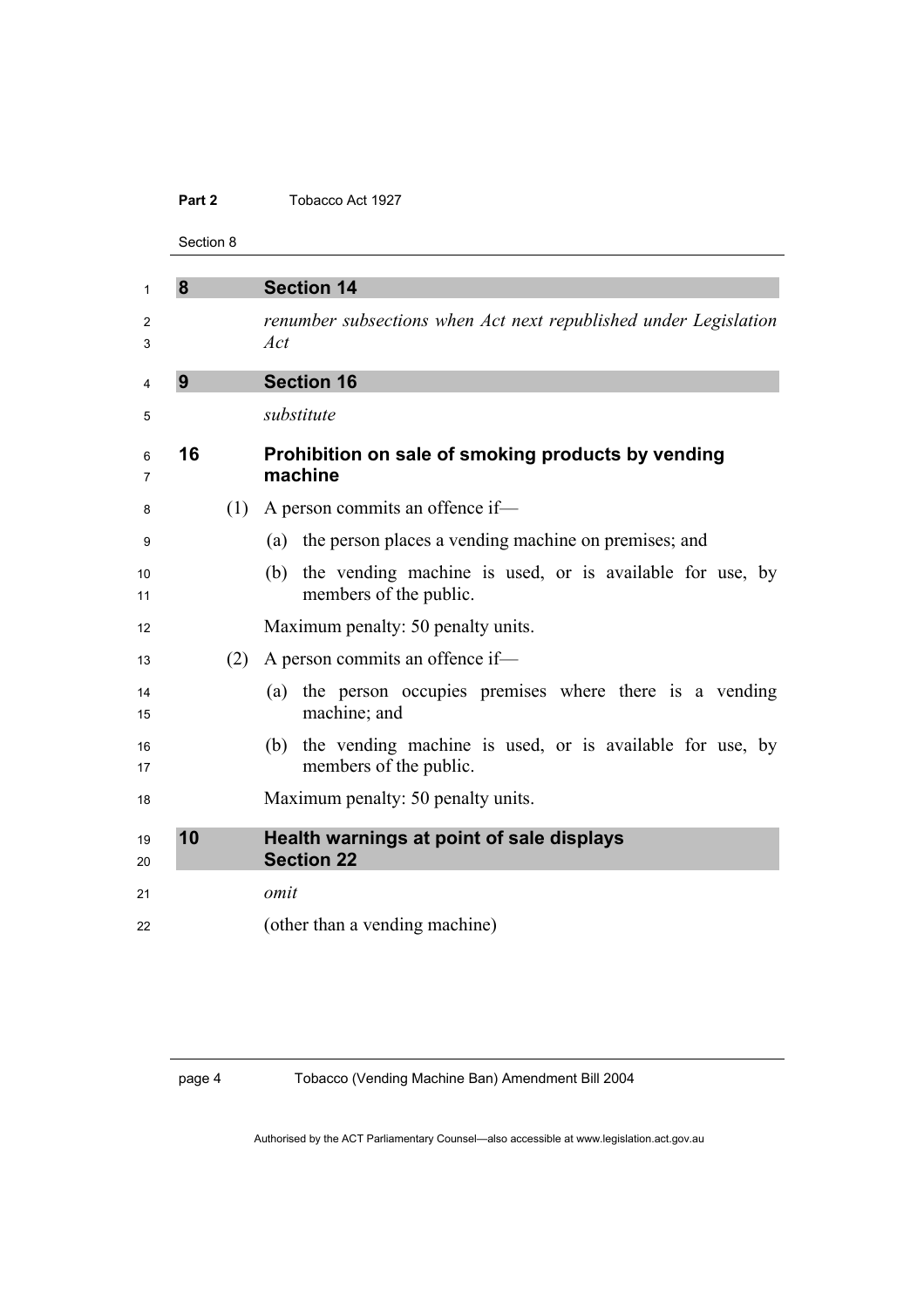| 1              | 11  |     | <b>Prohibited smoking advertising</b>                                                                                                                     |
|----------------|-----|-----|-----------------------------------------------------------------------------------------------------------------------------------------------------------|
| 2              |     |     | Section 23 (6), definition of personal use advertisement,                                                                                                 |
| 3              |     |     | paragraph (b)                                                                                                                                             |
| 4              |     |     | omit                                                                                                                                                      |
| 5              |     |     | (including management of a retail outlet where a vending machine is                                                                                       |
| 6              |     |     | used for the sale of smoking products)                                                                                                                    |
| 7<br>8         | 12  |     | <b>Meaning of tobacco retailing</b><br><b>Section 44 (3)</b>                                                                                              |
| 9              |     |     | omit                                                                                                                                                      |
| 10             | 13  |     | <b>New section 49A</b>                                                                                                                                    |
| 11             |     |     | insert                                                                                                                                                    |
| 12             | 49A |     | No vending machines authorised                                                                                                                            |
| 13<br>14<br>15 |     |     | The registrar must not grant, renew or revive a tobacco licence that<br>would authorise the use of a vending machine for the sale of tobacco<br>products. |
| 16             | 14  |     | <b>New section 49B</b>                                                                                                                                    |
| 17             |     |     | insert                                                                                                                                                    |
| 18             | 49B |     | 2005/2006 licences-no vending machines authorised                                                                                                         |
| 19             |     | (1) | The registrar must not grant, renew or revive a tobacco licence that                                                                                      |
| 20             |     |     | would authorise the use of a vending machine for the sale of tobacco                                                                                      |
| 21             |     |     | products if the use would be authorised on or after 1 September                                                                                           |
| 22             |     |     | 2005.                                                                                                                                                     |
| 23             |     | (2) | This provision expires on 1 September 2005.                                                                                                               |
|                |     |     |                                                                                                                                                           |

Tobacco (Vending Machine Ban) Amendment Bill 2004

page 5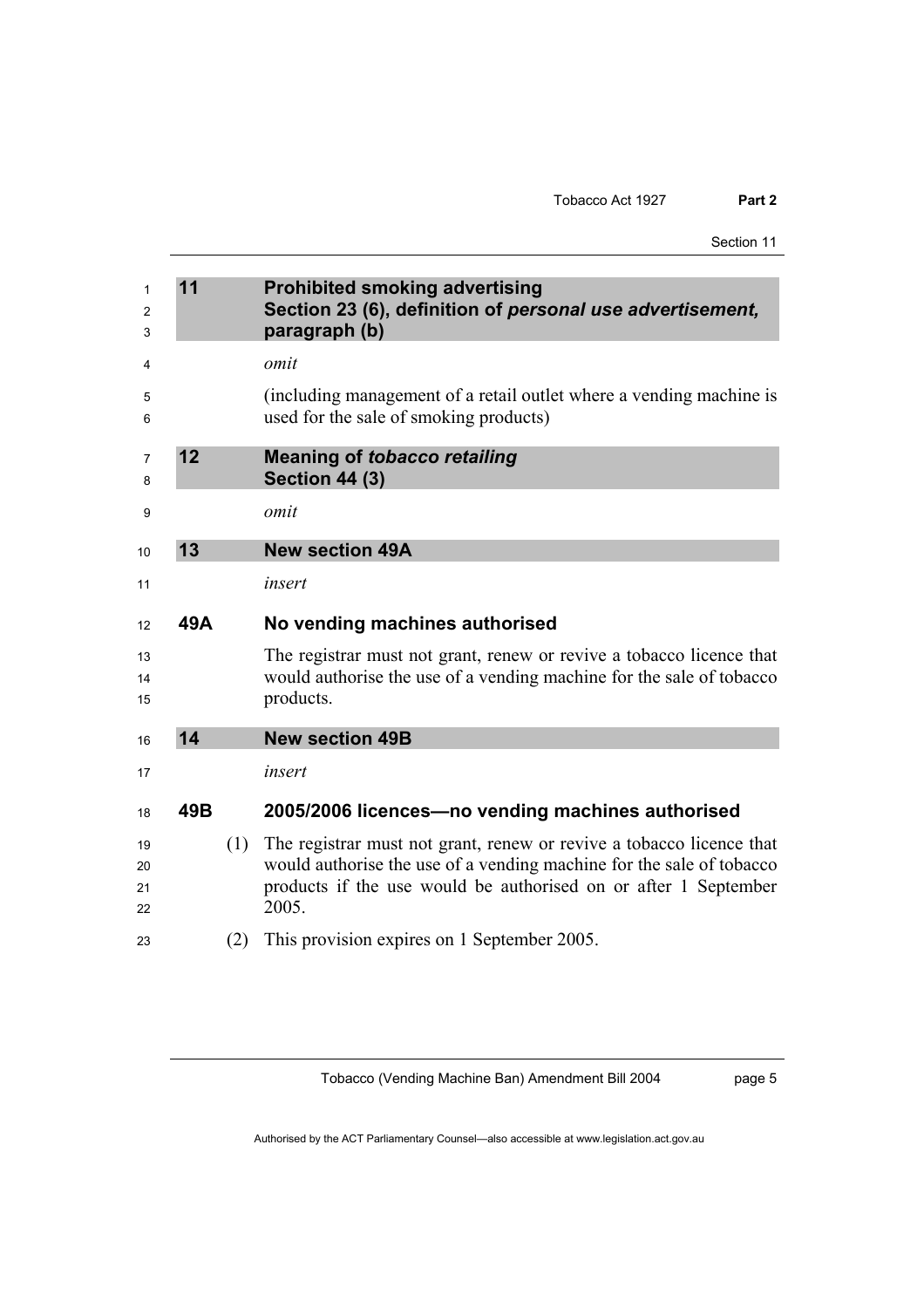## **Part 2** Tobacco Act 1927

Section 15

| 1<br>2                | 15 |     | Refusal to grant or renew tobacco licence<br>Section 50 (1) (a) and (b)                                                                                                                                                                                                                   |
|-----------------------|----|-----|-------------------------------------------------------------------------------------------------------------------------------------------------------------------------------------------------------------------------------------------------------------------------------------------|
| 3                     |    |     | substitute                                                                                                                                                                                                                                                                                |
| 4<br>5<br>6<br>7<br>8 |    |     | if the applicant holds another licence—the licence applied for<br>(a)<br>would authorise the sale of smoking products at premises<br>while, under a variation of the other licence<br>under<br>section 56 $(2)$ (b), the sale of smoking products at the premises<br>has been prohibited. |
| 9                     | 16 |     | <b>Section 50 (1)</b>                                                                                                                                                                                                                                                                     |
| 10<br>11              |    |     | renumber paragraphs when Act next republished under Legislation<br>Act                                                                                                                                                                                                                    |
| 12<br>13              | 17 |     | <b>Disciplinary action-general</b><br><b>Section 56 (1)</b>                                                                                                                                                                                                                               |
| 14                    |    |     | substitute                                                                                                                                                                                                                                                                                |
| 15<br>16<br>17        |    | (1) | This section applies if the registrar has reasonable grounds for<br>believing that a person who is a licensee has contravened this Act or<br>a condition of the licence.                                                                                                                  |
| 18                    | 18 |     | Section 56 (2) (a)                                                                                                                                                                                                                                                                        |
| 19                    |    |     | omit                                                                                                                                                                                                                                                                                      |
| 20                    | 19 |     | Section 56 (2) (b) (i) and (ii)                                                                                                                                                                                                                                                           |
| 21                    |    |     | omit                                                                                                                                                                                                                                                                                      |
| 22                    |    |     | , the use of vending machines for the sale of smoking products                                                                                                                                                                                                                            |
| 23                    | 20 |     | <b>Section 56 (2)</b>                                                                                                                                                                                                                                                                     |
| 24<br>25              |    |     | renumber paragraphs when Act next republished under Legislation<br>Act                                                                                                                                                                                                                    |

page 6 Tobacco (Vending Machine Ban) Amendment Bill 2004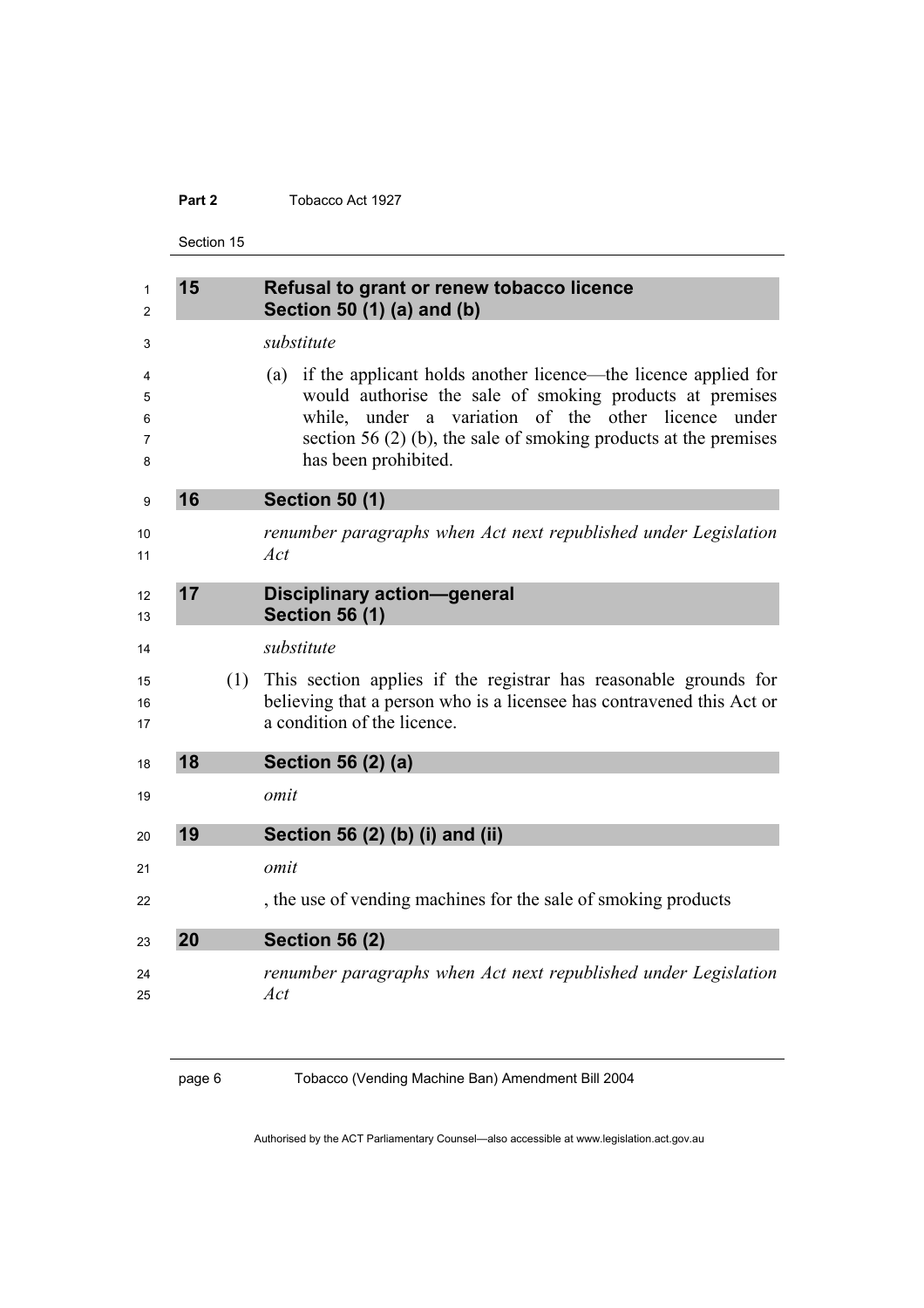| Section 21 |  |
|------------|--|
|------------|--|

| 21 | Section 56 (4) (b) and (c)                                                                                          |
|----|---------------------------------------------------------------------------------------------------------------------|
|    | substitute                                                                                                          |
|    | disqualify the person from holding a tobacco licence for<br>(b)<br>5 years after the notice is given to the person. |
| 22 | <b>Section 56 (5)</b>                                                                                               |
|    | omit                                                                                                                |
| 23 | <b>Section 58</b>                                                                                                   |
|    | omit                                                                                                                |
| 24 | <b>Tobacco retailing-offences</b><br><b>Section 63 (2)</b>                                                          |
|    | omit                                                                                                                |
| 25 | <b>Section 63 (3)</b>                                                                                               |
|    | renumber as section $63(2)$                                                                                         |
| 26 | Licence particulars to be displayed<br>Section 64 (3), (4) and (5)                                                  |
|    | omit                                                                                                                |
| 27 | <b>Review of decisions</b><br>Section 68 (d)                                                                        |
|    | omit                                                                                                                |
| 28 | <b>Section 68</b>                                                                                                   |
|    | renumber paragraphs when Act next republished under Legislation<br>Act                                              |

Tobacco (Vending Machine Ban) Amendment Bill 2004

page 7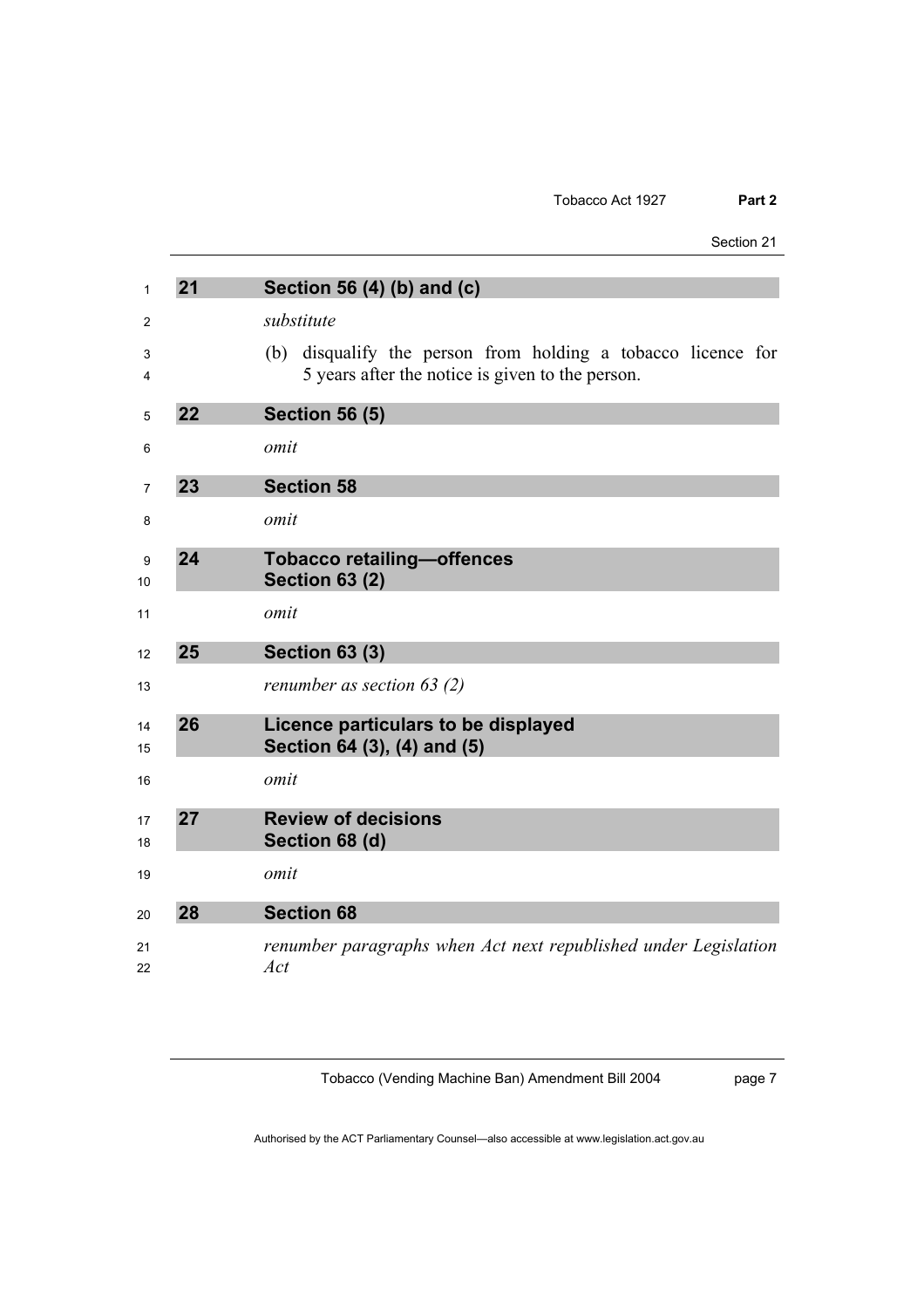## **Part 2** Tobacco Act 1927

Section 29

|               | 29 | Dictionary, definition of point of sale                               |
|---------------|----|-----------------------------------------------------------------------|
| $\mathcal{P}$ |    | substitute                                                            |
| 3             |    | <i>point of sale</i> means a place, identified in accordance with the |
| 4             |    | regulations (if any), where smoking products are sold within a retail |
| 5             |    | outlet or wholesale outlet.                                           |
|               |    |                                                                       |
| 6             | 30 | Dictionary, definition of vending machine                             |
|               |    |                                                                       |
| 7             |    | substitute                                                            |
| 8             |    | <i>vending machine</i> means a machine or mechanical device used or   |
| 9             |    | able to be used for the purpose of selling smoking products without   |
| 10            |    | the personal manipulation or attention of the seller, or the seller's |